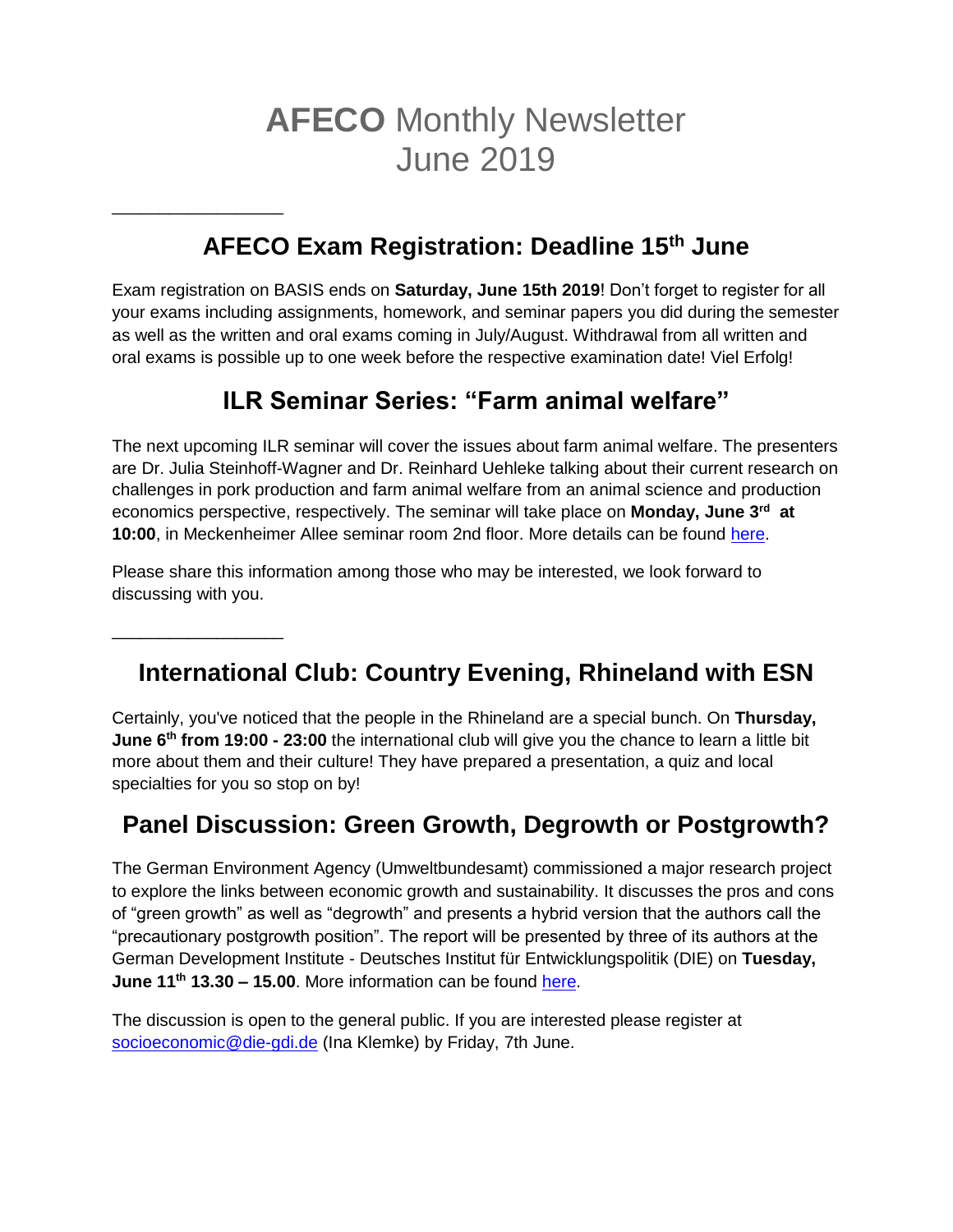# **University summer festival June 29th 2019**

Under the theme "Wir und Frankreich" (us and France), the University of Bonn is once again celebrating the summer festival on Campus Poppelsdorf **Saturday, June 29th from 13:00 – 22:00**. More information including the full program can be found [here.](https://www.sommerfest.uni-bonn.de/?set_language=en)

\_\_\_\_\_\_\_\_\_\_\_\_\_\_\_\_\_\_

\_\_\_\_\_\_\_\_\_\_\_\_\_\_\_\_\_

## **Internship and Job Opportunities\***

[TutorInnen für die Vorlesung "WiSo I -](https://www.ilr1.uni-bonn.de/de/jobs/stellenausschreibung-aushang-markte-ss19.pdf) Teil Märkte", Lehrstuhl für Marktforschung der Agrar- und Ernährungswirtschaft Bewerbungsfrist: 30.06.2019

[TutorInnen für die Vorlesung "WiSo I -](https://www.ilr1.uni-bonn.de/de/jobs/stellenausschreibung-aushang-politik-ss19.pdf) Teil Politik", Lehrstuhl für Marktforschung der Agrar- und Ernährungswirtschaft Bewerbungsfrist: 30.06.2019

[Praktikant \(m/w/d\) in der Gruppe Zentrale Projektevaluierungen der Stabsstelle Evaluierung,](https://jobs.giz.de/index.php?ac=jobad&id=43801) Deutsche Gesellschaft für Internationale Zusammenarbeit (GIZ) GmbH, Bonn Bewerbungsfrist: 10.06.2019

[Studierende\\*r Beschäftigte\\*r,](https://www.deval.org/de/stellenausschreibung/studierenden-besch%C3%A4ftigten.html) Deutsches Evaluierungsinstitut der Entwicklungszusammenarbeit (DEval), Bonn Bewerbungsfrist: 09.06.2019

[Internship Sustainable Land Use -](https://www.forestfinestconsulting.com/wp-content/uploads/2019/04/Internship_Land_Use_May_2019_v1.pdf) focus on Africa, ForestFinest Consulting GmbH, Bonn

**Check out the ILR [website](https://www.ilr1.uni-bonn.de/de/jobs/stellenanzeigen) for PhD positions and other post-graduate job opportunities.** \***job descriptions in German require fluent German skills**



# **AFECO students on the move together!**

On 18th of May, we went to Siebengebrige for our AFECO hike. It was raining a little bit during the day, so the route was wet and muddy. However, we conquered all the difficulties and finished the route that we planned, it was a great fun! We gathered at the train station at around 11am, the train took us about 20 min outside the city. The journey started at the bottom of the mountain, the weather was nice in the morning and we were all ready to start!

The google map didn't work normally on the mountain, although Estera had downloaded a

map on her phone, we still got lost multiple times. However, we were chatting and discussing a lot with each other while figuring the right route out, and it was a great experience to learn about other's cultures.